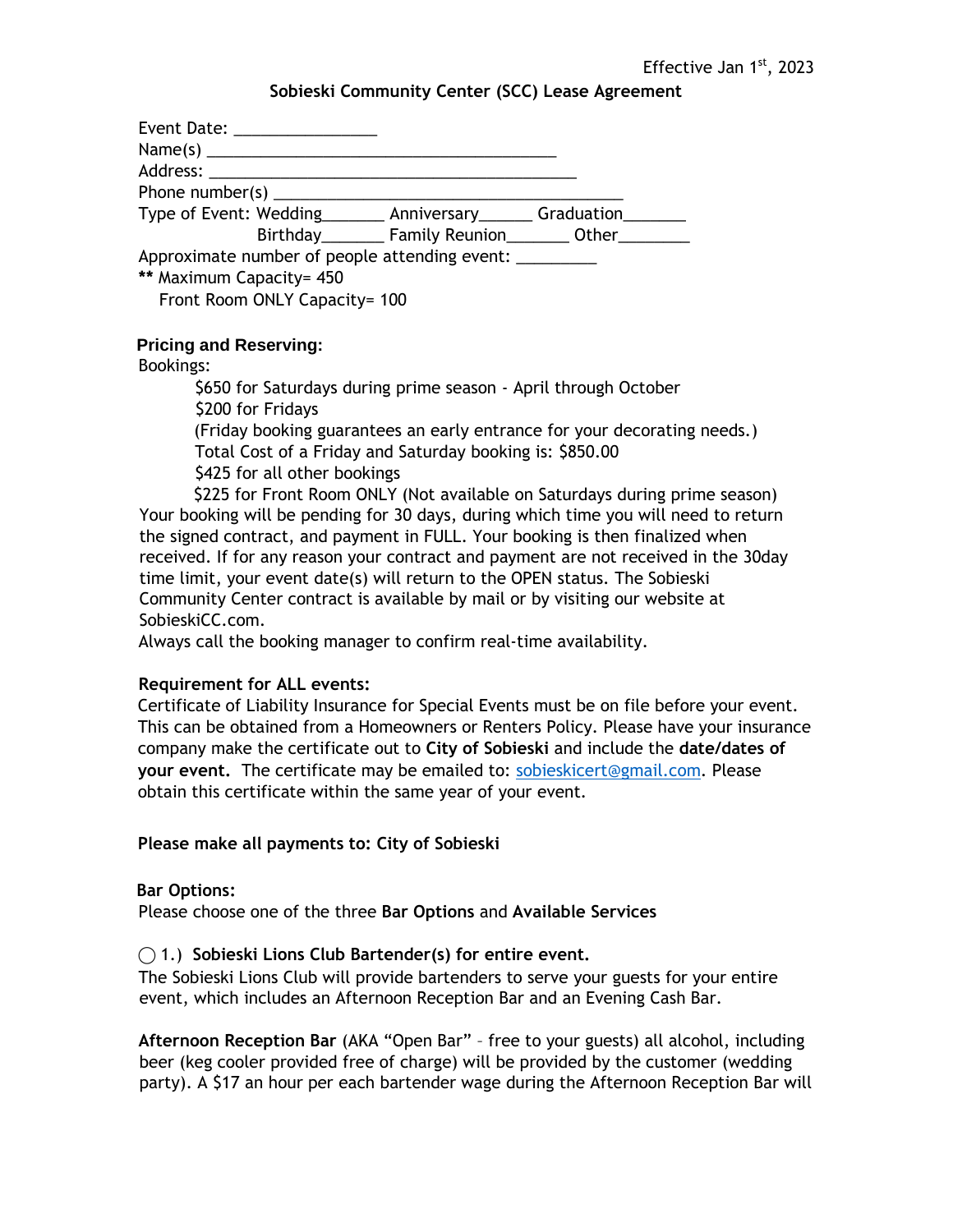# **Sobieski Community Center (SCC) Lease Agreement**

be the responsibility of the customer. The number of bartenders is determined by your guest count. Payment required on your event day.

**Evening Cash Bar** starts at 7pm. Any left over alcohol from the afternoon reception will now be removed from the bar area and returned to the customer, and the Lions Club bartenders will open the Cash Bar. Bartenders wage will be paid by the Lions Club for the Cash Bar. Available for purchase will be a variety of beer, wine, wine coolers, and set-ups, including pop, OJ, cranberry juice, etc... Your guests are welcome to bring in their own hard liquor bottle to mix with purchased set-ups during the cash bar. Please inform your guests of our **Strict no allowance rule**: No allowance on ANY alcohol beverage to be brought in to the Sobieski Community Center during the cash bar, with the exception of hard liquor bottle. The wedding party may be requested in assisting to remove any non-compliant guests from the premises.

# ⃝ 2.) **Bartenders for the entire event will be customers responsibility**

Customer is aware and must follow all rules/regulations concerning the use of alcohol and abide by all federal, state and local laws regarding consumption, display and use of alcoholic beverages. This includes no sale, no cash exchange for alcohol by your bartenders. A \$250.00 damage deposit is required with this bar option, payable to City of Sobieski, and due on your event day.

## ⃝ 3.) **Sobieski Lions Club Bartenders with Open Bar**

Sobieski Lions Club will provide bartenders for entire event.

Open Bar for entire event.

Customer will provide all alcoholic beverages.

A \$17 an hour per bartender wage is customer responsibility. Payment required on your event day. Charge of \$100 to cover Liquor Liability Insurance cost, payable to building manager prior to your event.

## **Available Services:**

 $\bigcap$  1.) Pop: \$1.25 per pound

 $\bigcirc$  2.) Ice: \$5.00 per 5-gallon pail (22lbs) ALL ice must be purchased from Community Center. Due to health code, Ice will not be allowed to be brought in.

### **Important Policies / Information:**

- Absolutely **no serving alcoholic beverages to minors** during your event.
- Discontinue to serve alcoholic beverages to an obviously intoxicated attendee of your event.
- Decorating in any manner that causes damage to walls, ceiling or floors is not permitted, this includes no glitter, confetti and feathers.
- Unsheltered candles are not permitted.
- All dances are limited to 5 hours or to Midnight.